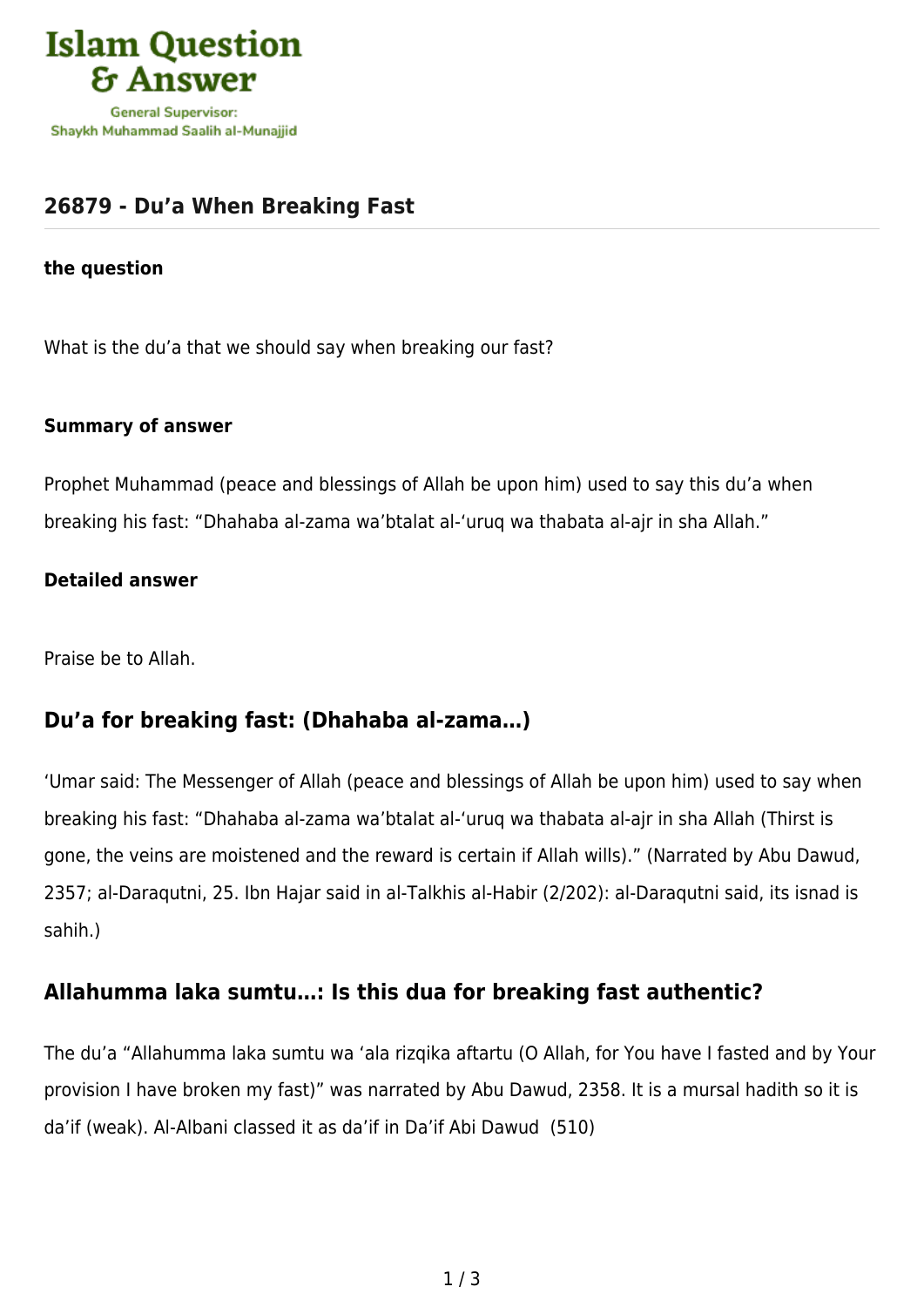

# **Du'a after acts of worship**

Saying du'a after doing acts of worship is deeply rooted in the Shari'ah, such as making du'a after praying and after completing the rituals of Hajj. Fasting is not excluded from that in sha Allah. Allah mentioned the verse of du'a and encouraged du'a among the verses that speak of fasting, as Allah says (interpretation of the meaning):

"And when My slaves ask you (O Muhammad) concerning Me, then (answer them), I am indeed near (to them by My Knowledge). I respond to the invocations of the supplicant when he calls on Me (without any mediator or intercessor). So let them obey Me and believe in Me, so that they may be led aright." [al-Baqarah 2:186]

# **Importance of making du'a in Ramadan**

Pointing out the importance of making du'a during Ramadan, Shaykh al-Islam Ibn Taymiyah said:

"Allah tells us that He is close to His slaves and responds to the supplication (du'a) of the one who calls upon Him. Here He is telling us of His Lordship (rububiyyah) over them and that He gives them what they ask for and He responds to their du'a. For if they call upon Him that means they believe that He is their Lord… Then He enjoins two things upon them, as He says (interpretation of the meaning):

"So let them obey Me and believe in Me, so that they may be led aright." [al-Baqarah 2:186]

The first is that they should obey His commands to worship Him and seek His help.

The second is that they should believe in His Lordship (rububiyyah) and Divinity (uluhiyyah), and that He is their Lord and their God. Hence it is said that response to a person's du'a is indicative of the soundness of his belief and the perfection of his obedience, because the verse of du'a ends with the words (interpretation of the meaning):